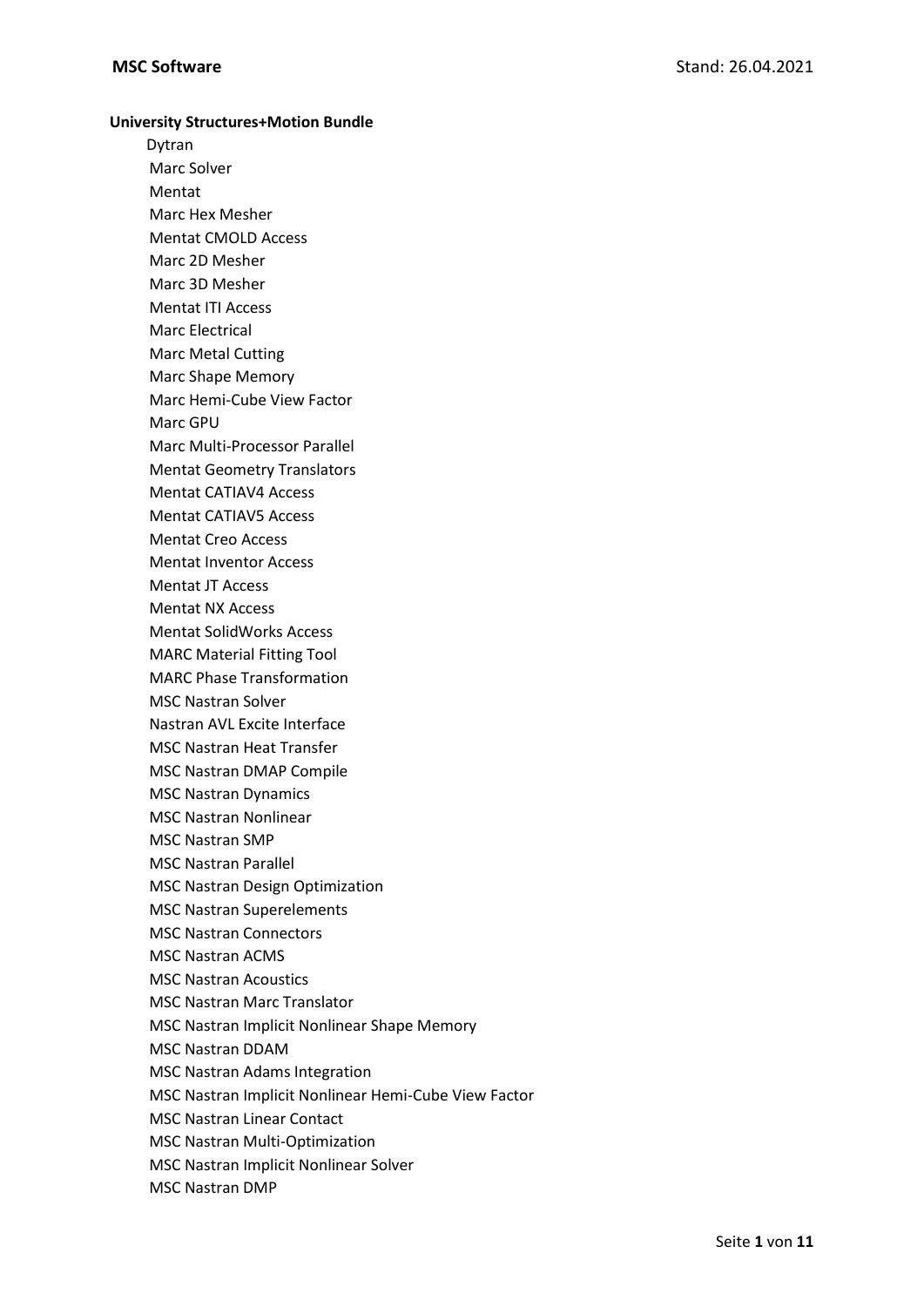MSC Nastran Implicit Nonlinear Multi-Processor MSC Nastran Advanced Nonlinear MSC Nastran Advanced Thermal MSC Nastran Rotordynamics MSC Nastran Aeroelasticity I MSC Nastran Coupled Modes MSC Nastran GPU MSC Nastran Embedded Fatigue - Standard MSC Nastran Digimat MSC Nastran Digimat DMP MSC Nastran Modules MSC Nastran SOL700 Explicit (w/Dytran) Patran Patran Queue Manager Patran Analysis Manager Patran Beam Tools Patran Dytran Preference Patran Marc Preference Patran Nastran Preference Patran Advanced Surface Mesh Patran Random Analysis Tool Patran Geometry Translators Patran ACIS SAT Access Patran CATIAV4 Access Patran CATIAV5 Access Patran Creo Access Patran NX Access Patran SolidWorks Access Patran ABAQUS Preference Patran ANSYS Preference Patran LS-DYNA3D Preference Patran PAMCRASH Preference Patran Materials Patran Materials Enterprise Patran Thermal Patran Flightloads Sinda Solver SINDARad Sinda Patran Plug-in Sinda Office Toolkit Adams View Adams Exchange Adams Postprocessor Adams Solver Adams Solver SMP Adams Linear Adams Insight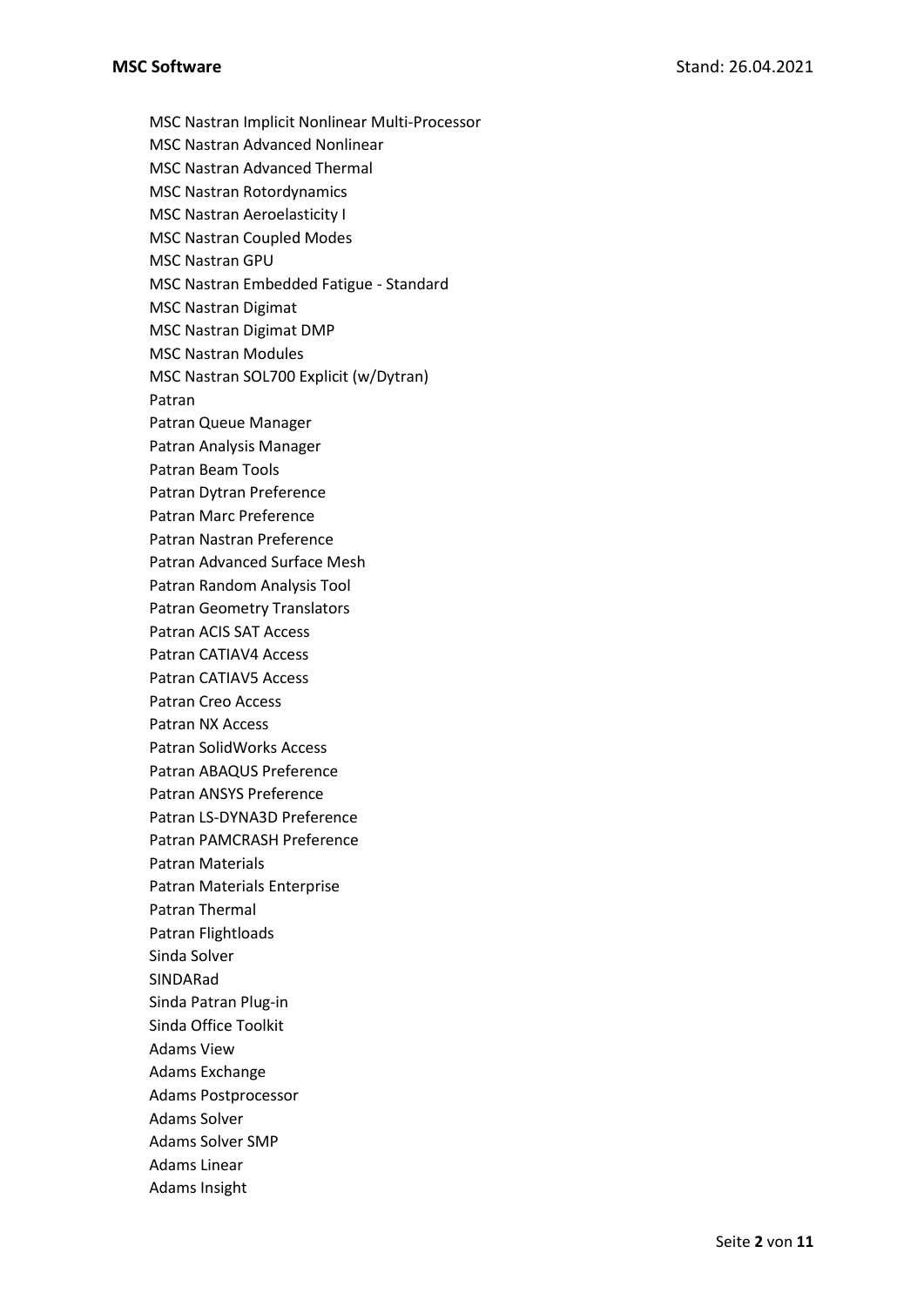Adams Flex Adams Nonlinear Flex Adams Durability Adams Controls Adams Vibration Interface Adams Vibration Solver Adams Mechatronics Adams 3DRoad Adams Tire Handling Adams Car PlugIn Adams Car Suspension Adams SmartDriver Adams Vehicle Solver Adams Foundation Classes Adams Visual Edit Adams Chassis Interface Adams Chassis Utilities Adams Car Ride Interface Adams Car Ride ID Tool Adams Car Ride Solver Adams Driveline Interface Adams Driveline Solver Adams Machinery Module Bundle Adams Machinery Bearing GUI Adams Machinery Bearing Solver Adams Machinery Belt GUI Adams Machinery Belt Solver Adams Machinery Cable GUI Adams Machinery Cable Solver Adams Machinery Cam Adams Machinery Chain GUI Adams Machinery Chain Solver Adams Machinery Gear GUI Adams Machinery Gear Solver Adams Machinery Motor Adams ViewFlex Adams FE Cosimulation Adams Geometry Translators Adams Solver Fixed-Step Adams Solver Real-Time OS Easy5 Library Developer (Build) Easy5 MATLAB Interface (Build) Easy5 Matrix Algebra Tool Easy5 Model Builder (Build) Easy5 Library Developer (RT) Easy5 Model Builder (RT) Easy5 Analysis (Build)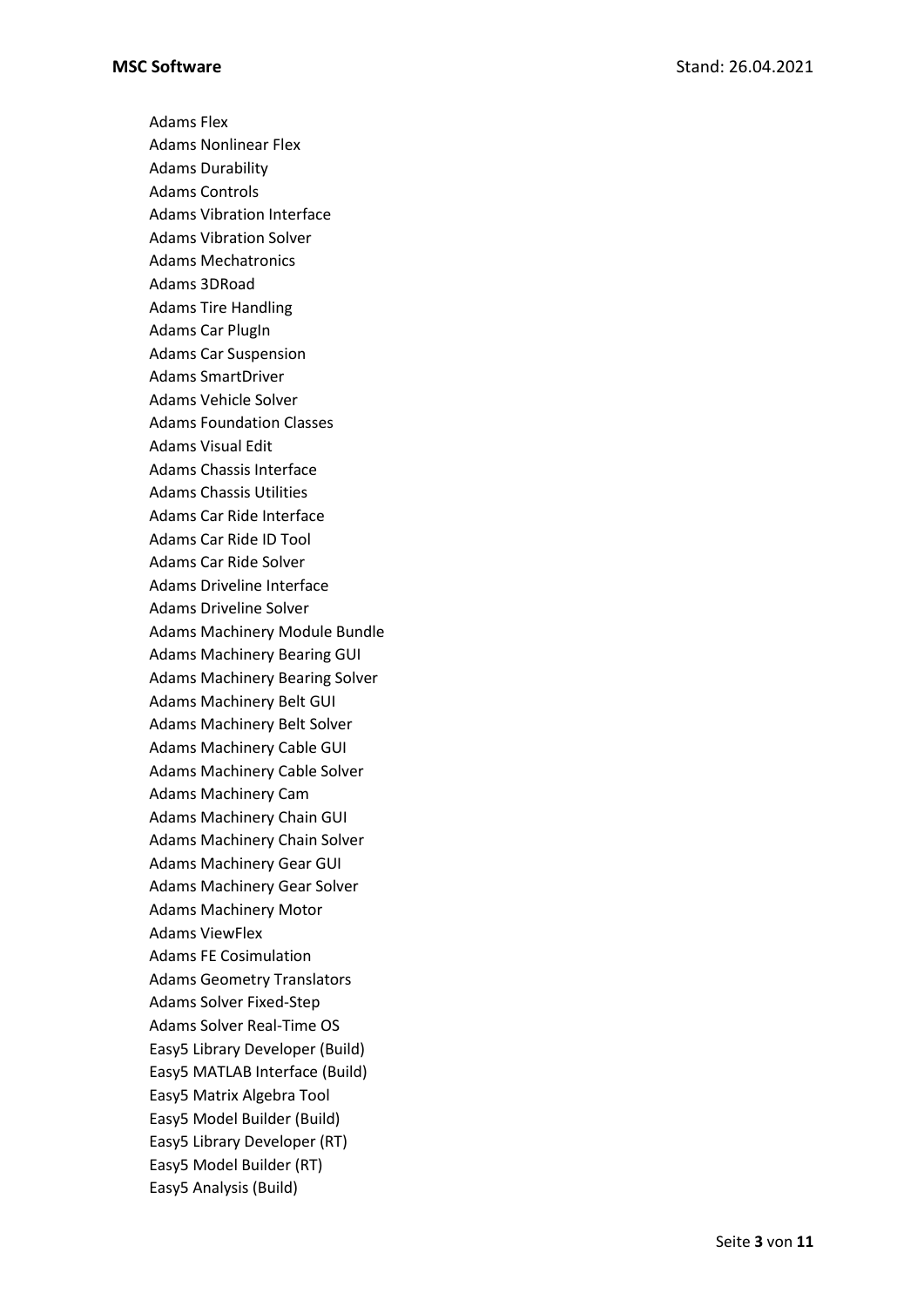Easy5 Analysis (RT) Easy5 MATLAB Interface (RT) Easy5 Electrical Systems Library Easy5 Gas Dynamics Library (Build) Easy5 Multiphase Fluid Library (Build) Easy5 Gas Dynamics Library (RT) Easy5 Multiphase Fluid Library (RT) Easy5 Hydraulic Basic Library (Build) Easy5 Thermal Hydraulic Advanced Library (Build) Easy5 Hydraulic Basic Library (RT) Easy5 Thermal Hydraulic Advanced Library (RT) MSC Apex Modeler MSC Apex CAD Access Pack MSC Apex Structures

## **Patran Laminate Modeler**

Patran Laminate Modeler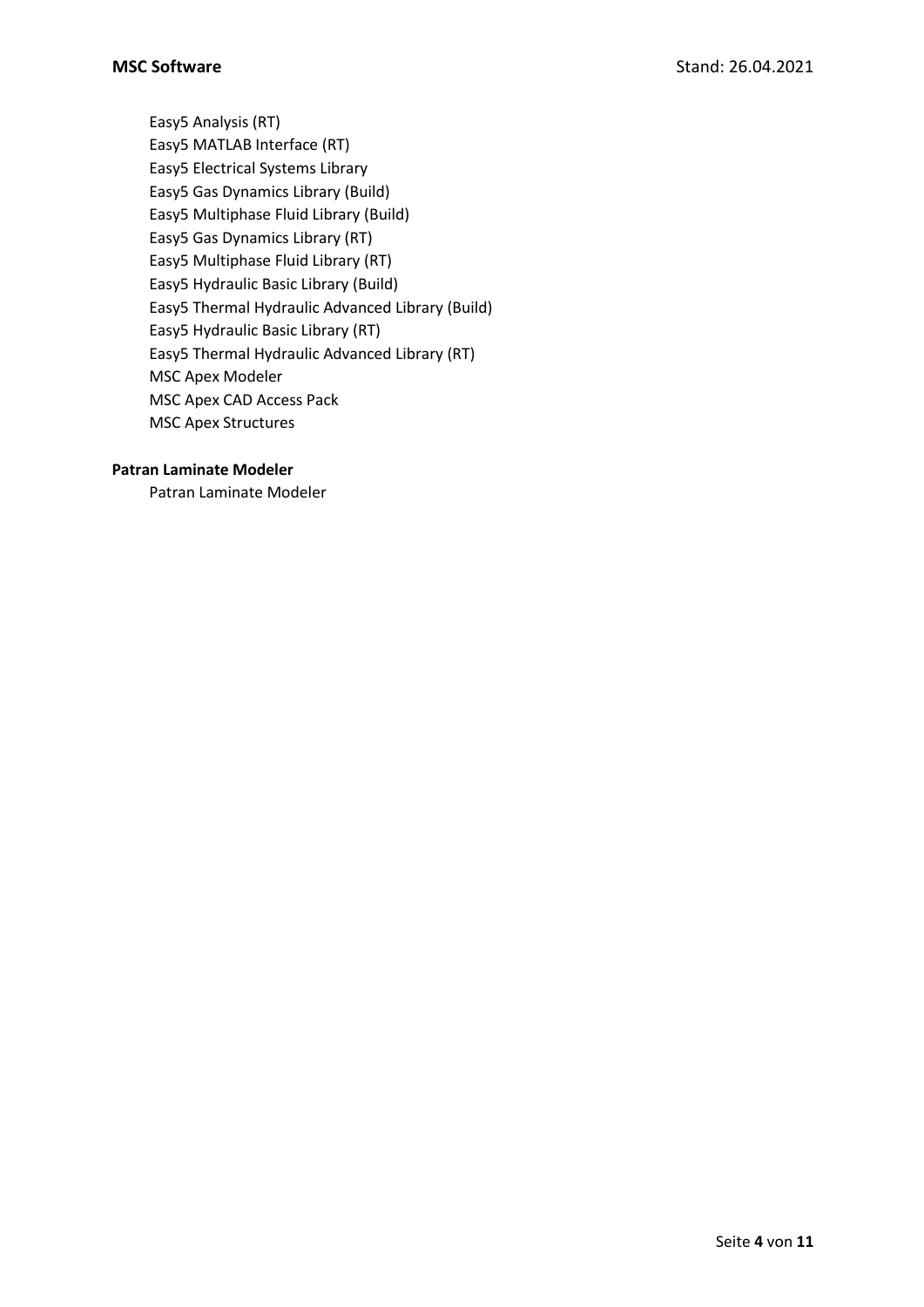## **MSC One Bundle - University (3,000 tokens)** MSC One Tokens MSC Identifier Actran Acoustics Actran AeroAcoustics Actran DGM Actran GPU Actran Green Actran Level 3 Actran Parallel Actran Preprocess Actran Python Actran Virtual SEA Actran Sequential Actran SNGR Actran TM Actran Trimmed Body Actran VibroAcoustics Actran VI Adams 3DRoad Adams Car PlugIn Adams Car Ride Interface Adams Car Ride ID Tool Adams Car Ride Solver Adams Car Suspension Adams Chassis Interface Adams Chassis Utilities Adams Controls Adams Drill GUI Adams Drill Solver Adams Drill PostProcessor Adams Drill Builder Adams Driveline Interface Adams Driveline Solver Adams Durability Adams Exchange Adams FE Cosimulation Adams Flex Adams Foundation Classes Adams Geometry Translators Adams Insight Adams Linear Adams Machinery Belt Adams Machinery Cable Adams Machinery Cam Adams Machinery Chain Adams Machinery Gear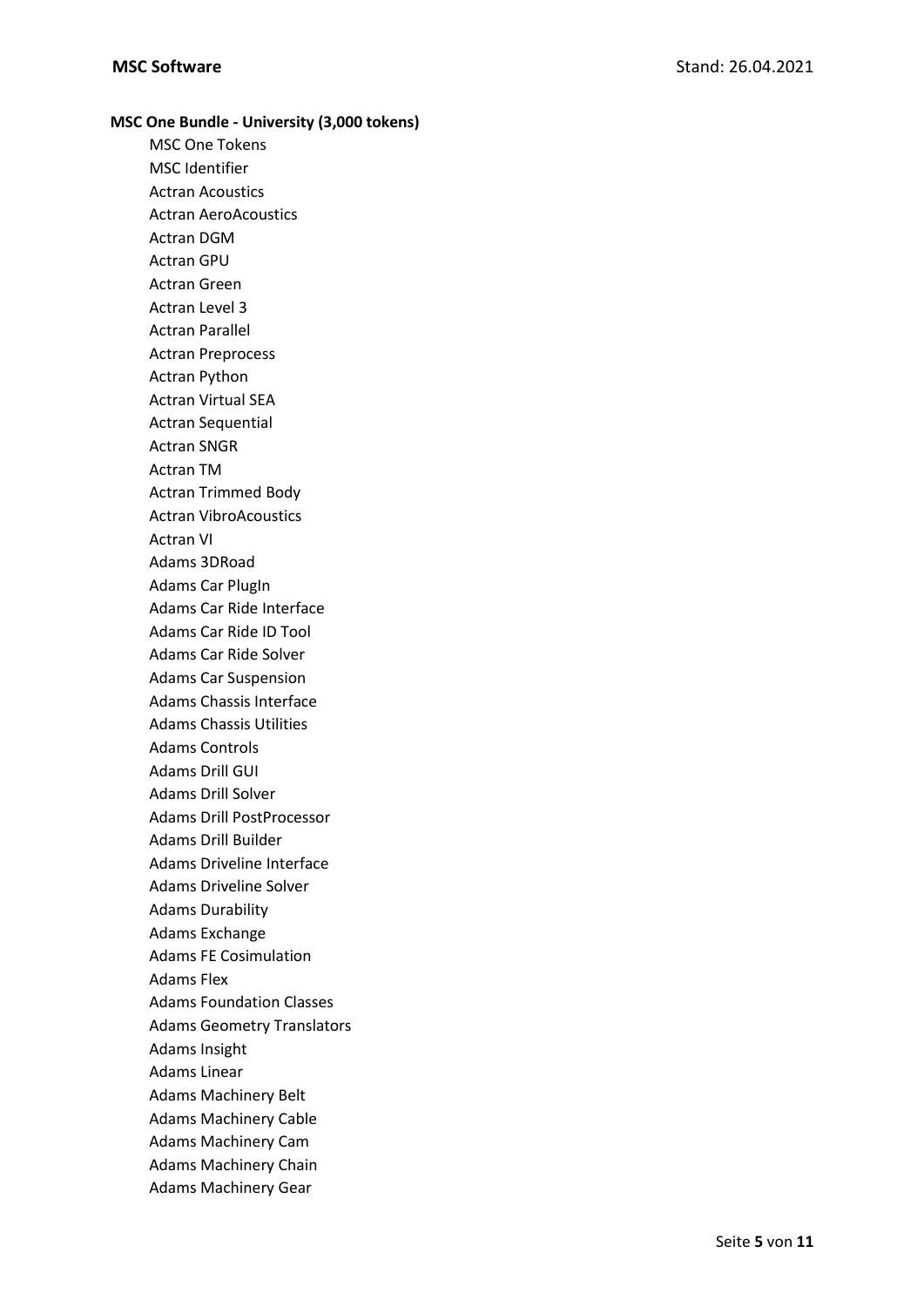Adams Machinery Motor Adams Machinery Belt GUI Adams Machinery Belt Solver Adams Machinery Cable GUI Adams Machinery Cable Solver Adams Machinery Chain GUI Adams Machinery Chain Solver Adams Machinery Gear GUI Adams Machinery Gear Solver Adams Mechatronics Adams Nonlinear Flex Adams Postprocessor Adams SmartDriver Adams Solver Adams Solver Fixed-Step Adams Solver Real-Time OS Adams Solver SMP Adams Tire Handling Adams Vehicle Solver Adams Vibration Interface Adams Vibration Solver Adams View Adams ViewFlex Adams Visual Edit Digimat MF Digimat MX Digimat MAP Digimat HC Digimat RP GUI Digimat FE Modeler Digimat FE Solver Digimat FE Solver Parallel Digimat VA GUI Digimat VA Solver Digimat CAE Structural Digimat CAE Molding Digimat CAE Fatigue Digimat CAE Linear Digimat CAE Draping Digimat CAE Casting Digimat CAE CT Digimat CAE Parallel Digimat-CAE/Additive Digimat-AM GUI Digimat-AM Solver Digimat-AM Advanced Solver Dytran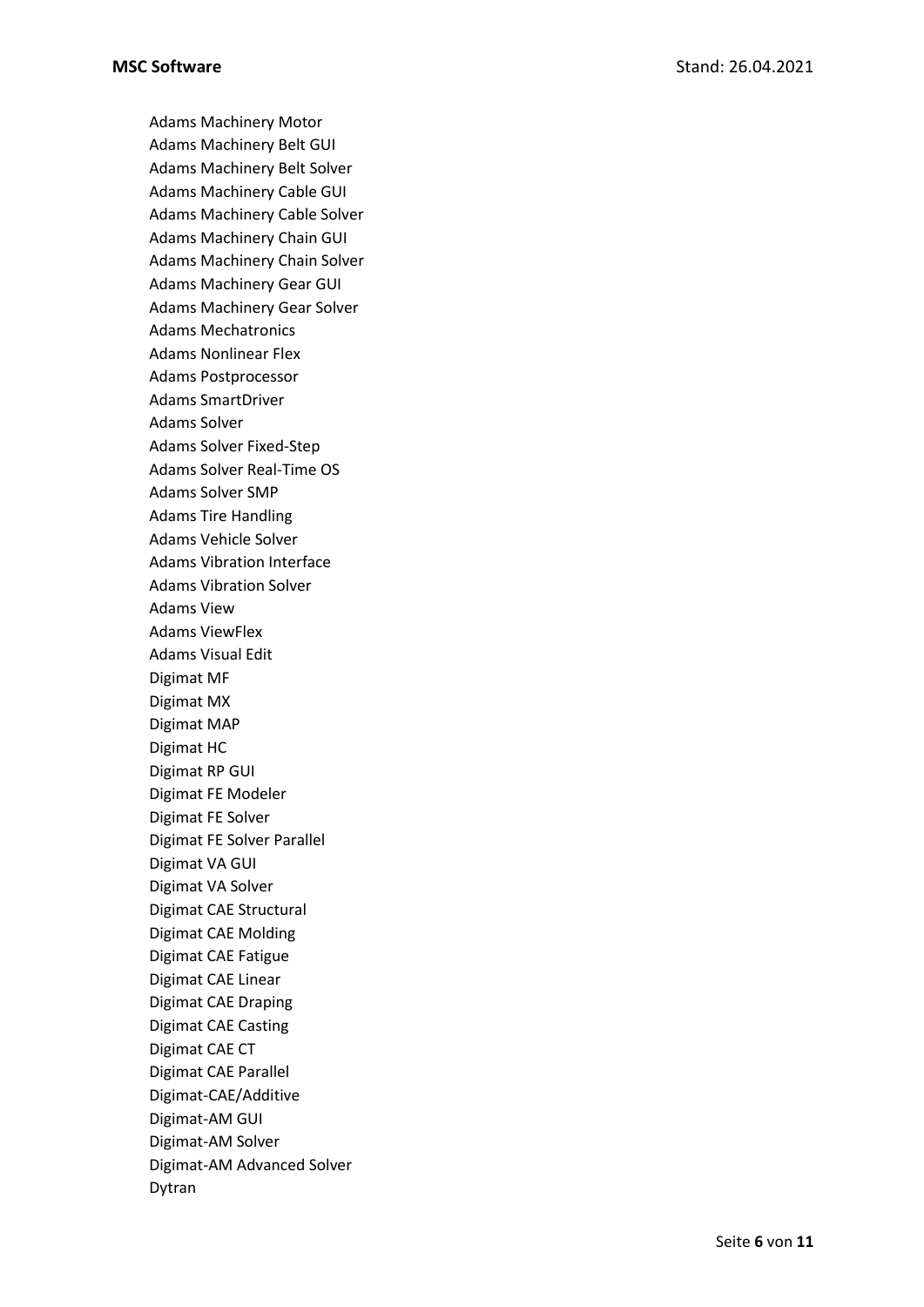Easy5 Analysis (Build) Easy5 Gas Dynamics Library (Build) Easy5 Thermal Hydraulic Advanced Library (Build) Easy5 Hydraulic Basic Library (Build) Easy5 Library Developer (Build) Easy5 MATLAB Interface (Build) Easy5 Matrix Algebra Tool Easy5 Model Builder (Build) Easy5 Multiphase Fluid Library (Build) Easy5 Analysis (RT) Easy5 Gas Dynamics Library (RT) Easy5 Thermal Hydraulic Advanced Library (RT) Easy5 Hydraulic Basic Library (RT) Easy5 Library Developer (RT) Easy5 MATLAB Interface (RT) Easy5 Electrical Systems Library Easy5 Model Builder (RT) Easy5 Multiphase Fluid Library (RT) EMV Client EMV Server-only 1 per EMV server/client pool Marc Solver Marc 2D Mesher Marc 3D Mesher Marc GPU MARC Material Fitting Tool MARC Phase Transformation Marc Multi-Processor Parallel MaterialCenter Client - Development MaterialCenter Client - Production MaterialCenter Server - Development MaterialCenter Server - Production MaterialCenter User - Development MaterialCenter User - Production Mentat Mentat CATIAV4 Access Mentat CATIAV5 Access Mentat CMOLD Access Mentat Creo Access Mentat Geometry Translators Mentat Inventor Access Mentat ITI Access Mentat JT Access Mentat NX Access Mentat CAE Solid Modeling Mentat SolidWorks Access MSC Apex CAD Access Pack MSC Apex Modeler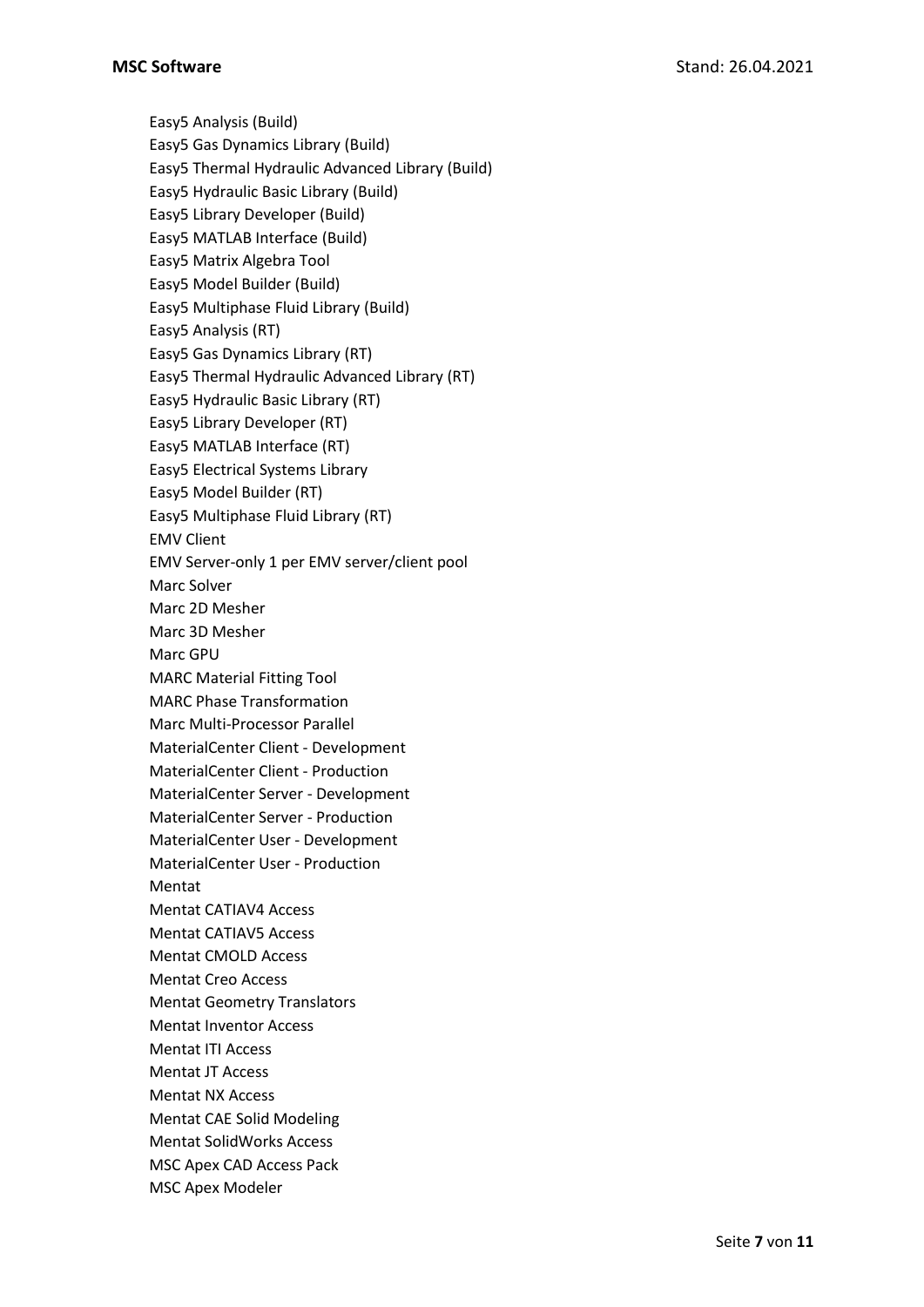MSC Apex Structures MSC CoSim - Marc Interface Marc Solver CoSim Adaptor MSC CoSim - Adams Interface Adams Solver CoSim Adaptor MSC CoSim - scFLOW Interface scFLOW Solver CoSim Adaptor MSC CoSim - MSC Nastran Interface MSC Nastran Solver CoSim Adaptor MVision Builder MVision Evaluator MVision Penton's Materials Selector DB MSC Nastran ACMS MSC Nastran Acoustics MSC Nastran Adams Integration MSC Nastran Advanced Nonlinear MSC Nastran Advanced Thermal MSC Nastran Aeroelasticity I Nastran AVL Excite Interface MSC Nastran Connectors MSC Nastran DDAM MSC Nastran Digimat MSC Nastran Digimat DMP MSC Nastran DMP MSC Nastran Dynamics MSC Nastran SOL700 Explicit (w/Dytran) MSC Nastran Exterior Acoustics MSC Nastran GPU MSC Nastran Krylov Solver MSC Nastran Linear Contact MSC Nastran Marc Translator MSC Nastran Modules MSC Nastran DMAP Compile MSC Nastran Multi-Optimization MSC Nastran Nonlinear MSC Nastran Design Optimization MSC Nastran Parallel MSC Nastran PEM MSC Nastran Rotordynamics MSC Nastran SMP MSC Nastran Superelements MSC Nastran Heat Transfer MSC Nastran Implicit Nonlinear Multi-Processor MSC Nastran Implicit Nonlinear Solver MSC Nastran Coupled Modes MSC Nastran Solver Patran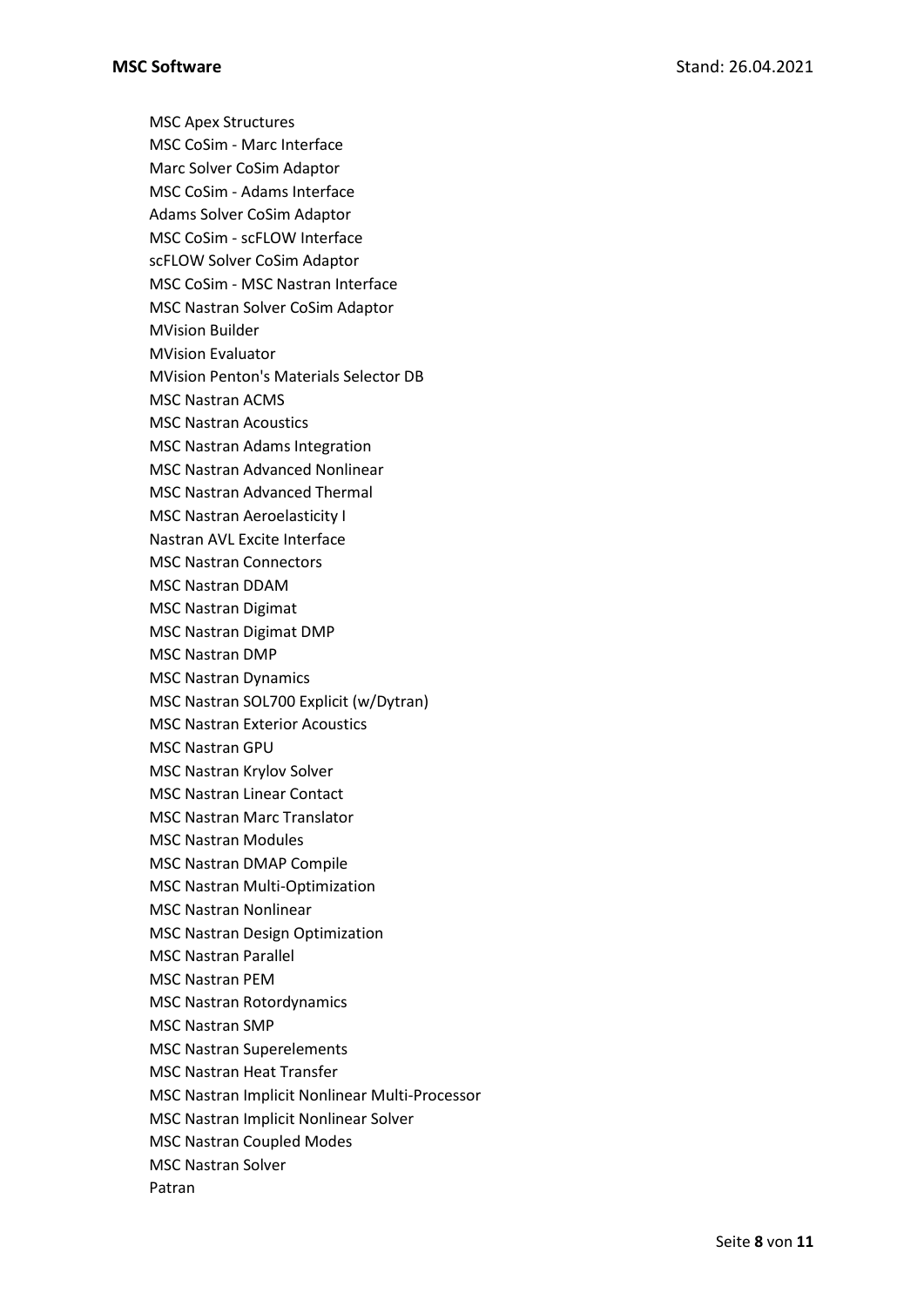Patran ACIS SAT Access Patran Analysis Manager Patran CATIAV4 Access Patran CATIAV5 Access Patran Creo Access Patran Dytran Preference Patran ANSYS Preference Patran ABAQUS Preference Patran LS-DYNA3D Preference Patran PAMCRASH Preference Patran Geometry Translators Patran IDEAS Access Patran Materials Patran Materials Enterprise Patran NX Access Patran CAE Solid Modeling Patran Thermal Patran Queue Manager Patran Random Analysis Tool Patran SolidWorks Access Patran Advanced Surface Mesh Patran Marc Preference Patran Flightloads Simufact Welding GUI Simufact Welding Solver Simufact Welding Parallel Simufact Welding Resistance Spot Welding Solver Simufact Welding Direct Energy Deposition Solver (DED) Simufact Welding Advanced Material Models Simufact Additive - Powder Bed Fusion GUI Simufact Additive - Metal Binder Jetting GUI Simufact Additive Solver Simufact Additive Parallel Simufact Forming GUI Simufact Forming Solver Simufact Forming Parallel Simufact Forming Cogging Solver Simufact Forming Die Load Analysis Solver Simufact Forming Pressure Welding Solver Simufact Forming Mechanical Joining Solver Simufact Forming Kinematics Solver Simufact Forming Ring Rolling Solver Simufact Forming Heat Treatment Simufact Forming Sheet Metal Simufact Joining Optimizer GUI Simufact Joining Optimizer Solver Simufact Joining Optimizer Assembly GUI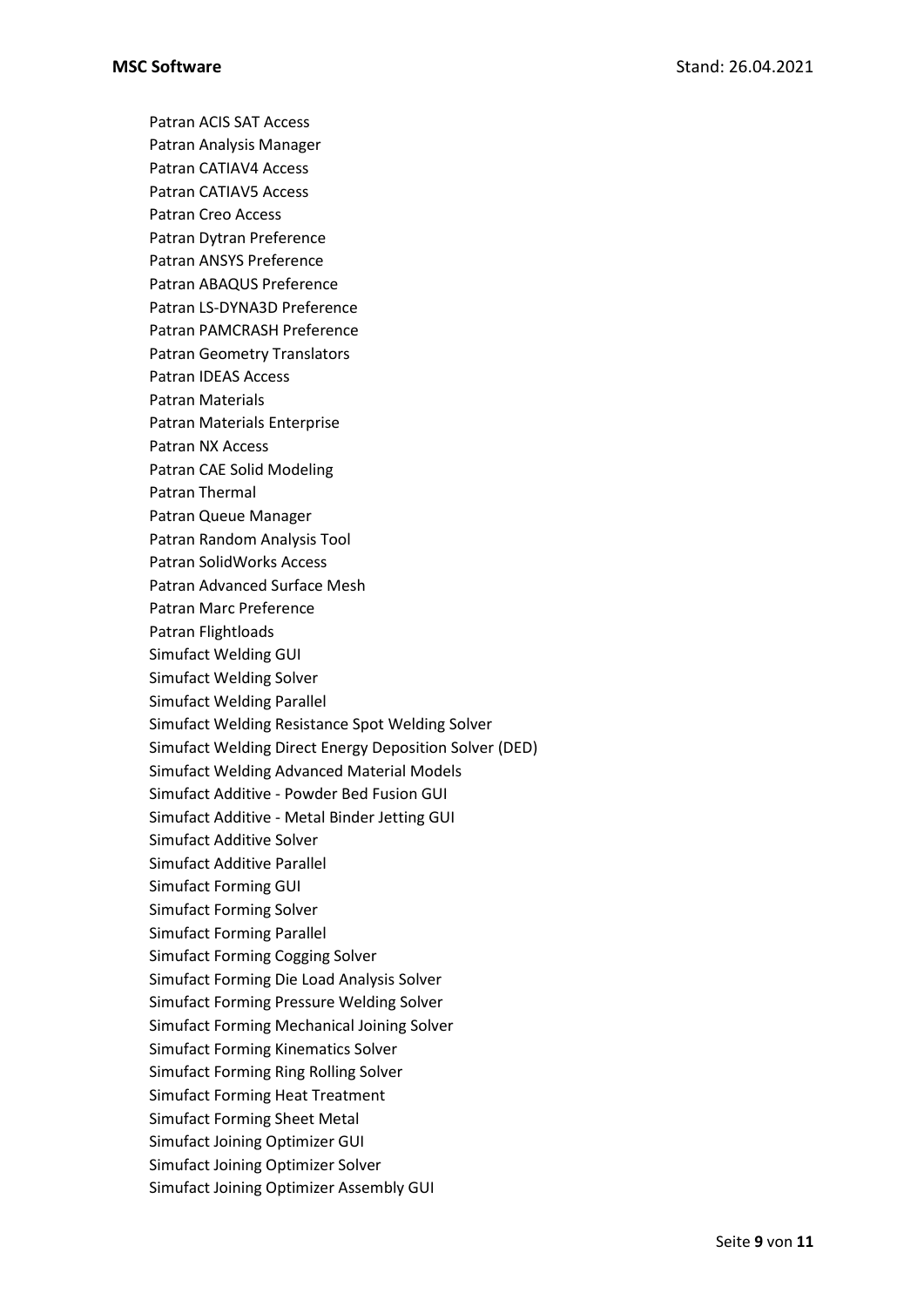Simufact Joining Optimizer Resistance Spot Welding GUI SimXpert Systems & Controls Gas Dynamics Library (Build) SimXpert Systems & Controls Thermal Hydraulic Advanced Library (Build) SimXpert Systems & Controls Library Developer (Build) SimXpert Systems & Controls Model Builder (Build) SimXpert Systems & Controls Multiphase Fluid Library (Build) SimXpert Systems & Controls Basic Analysis (RT) SimXpert Systems & Controls Gas Dynamics Library (RT) SimXpert Systems & Controls Thermal Hydraulic Advanced Library (RT) SimXpert Systems & Controls Library Developer (RT) SimXpert Systems & Controls Model Builder (RT) SimXpert Systems & Controls Multiphase Fluid Library (RT) SimXpert Structures Adams Integration SimXpert Base SimXpert Catia V4 Access SimXpert Catia V5 Access SimXpert Creo Access SimXpert CAE Geometry Modeling SimXpert Geometry Translators SimXpert Inventor Access SimXpert Motion Solver SimXpert NX Access SimXpert SolidWorks Access SimXpert Transportation SimXpert Aero Workspace SimXpert Crash Workspace SimXpert Motion Workspace SimXpert Structures Workspace SimXpert Systems & Controls Workspace SimXpert Thermal Workspace SimXpert Transportation Workspace Sinda Office Toolkit Sinda Patran Plug-in SINDARad Sinda Solver SimManager Adams Car Portal - Development SimManager Adams Car Portal - Production SimManager Client - Development SimManager Client - Production SimManager Server - Development SimManager Server - Production SimManager User - Development SimManager User - Production SimManager Concurrent User SimManager Named User Software Cradle Common Utility SC/Tetra Common Utility